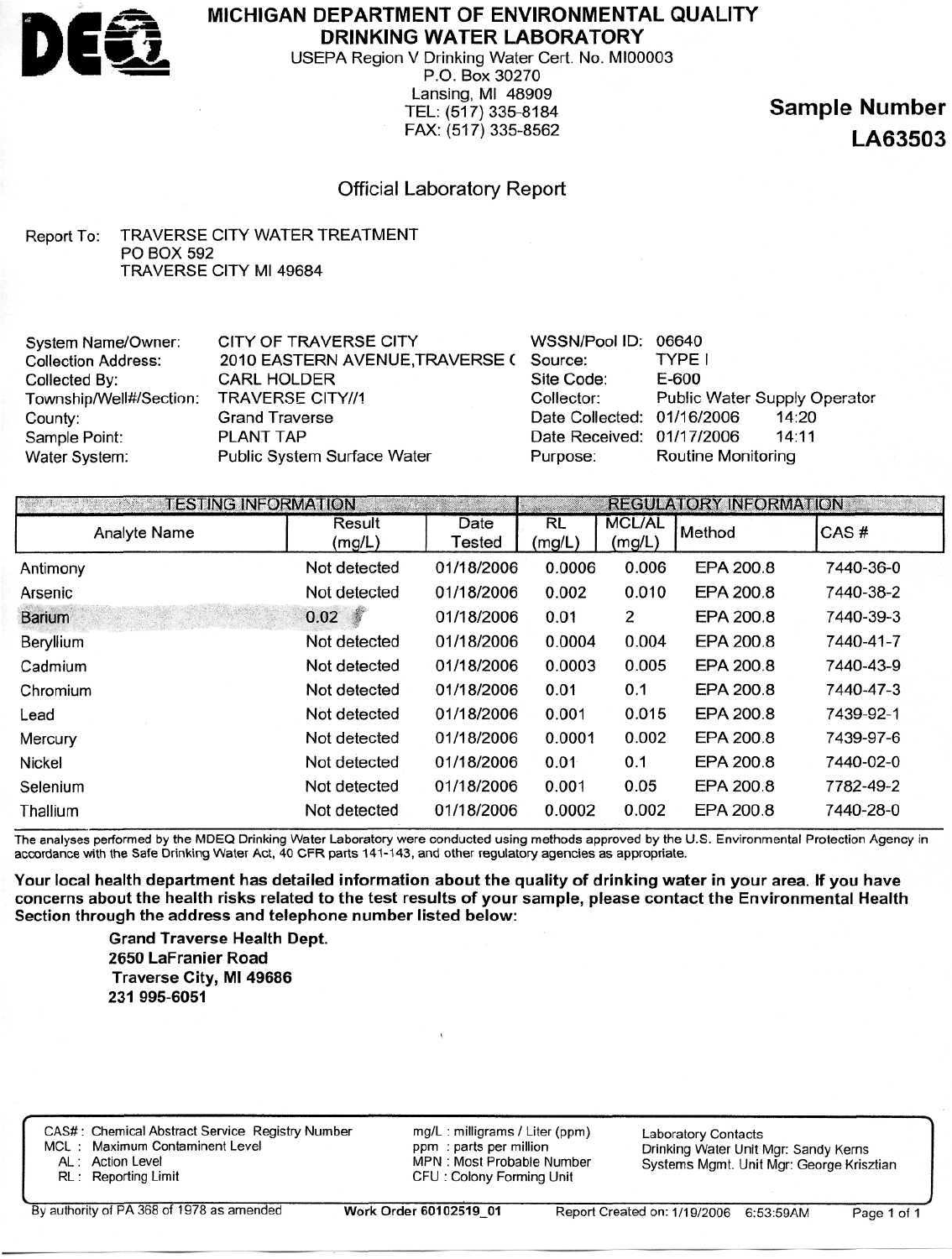

## **MICHIGAN DEPARTMENT OF ENVIRONMENTAL QUALITY DRINKING WATER LABORATORY**

USEPA Region V Drinking Water Cert. No. MI00003 P.O. Box 30270 Lansing, Ml 48909 TEL: (517) 335-8184 FAX: (517) 335-8562

**Sample Number LA63501**

## Official Laboratory Report

#### Report To: TRAVERSE CITY WATER TREATMENT PO BOX 592 TRAVERSE CITY Ml 49684

| <b>System Name/Owner:</b>  | <b>CITY OF TRAVERSE CITY</b>    | WSSN/Pool ID:              | 06640                        |
|----------------------------|---------------------------------|----------------------------|------------------------------|
| <b>Collection Address:</b> | 2010 EASTERN AVENUE, TRAVERSE ( | Source:                    | <b>TYPE I</b>                |
| Collected By:              | <b>CARL HOLDER</b>              | Site Code:                 | $E-600$                      |
| Township/Well#/Section:    | <b>TRAVERSE CITY//1</b>         | Collector:                 | Public Water Supply Operator |
| County:                    | <b>Grand Traverse</b>           | Date Collected: 01/06/2006 | 14:30                        |
| Sample Point:              | PLANT TAP                       | Date Received: 01/17/2006  | 14:10                        |
| Water System:              | Public System Surface Water     | Purpose:                   | <b>Routine Monitoring</b>    |
|                            |                                 |                            |                              |

|                                                                                                                                 | <b>TESTING INFORMATION</b>                                                               |                                                      |                                      |                         | <b>REGULATORY INFORMATION</b>                    | <b>CANCRATIC</b>                                      |
|---------------------------------------------------------------------------------------------------------------------------------|------------------------------------------------------------------------------------------|------------------------------------------------------|--------------------------------------|-------------------------|--------------------------------------------------|-------------------------------------------------------|
| <b>Analyte Name</b>                                                                                                             | Result<br>(mg/L)                                                                         | Date<br><b>Tested</b>                                | <b>RL</b><br>(mg/L)                  | <b>MCL/AL</b><br>(mg/L) | Method                                           | CAS#                                                  |
| Arsenic                                                                                                                         | Not detected                                                                             | 01/19/2006                                           | 0.002                                | 0.010                   | EPA 200.8                                        | 7440-38-2                                             |
| Chloride                                                                                                                        | 8                                                                                        | 01/17/2006                                           | 4                                    |                         | SM 4500-CI E                                     | 7647-14-5                                             |
| Fluoride                                                                                                                        | 0.90                                                                                     | 01/17/2006                                           | 0.1                                  | 4.0                     | <b>SM 4500 FC</b>                                | 16984-48-8                                            |
| Hardness as CaCO3                                                                                                               | 125                                                                                      | 01/18/2006                                           | 10                                   |                         | SM 2340 C                                        | HARD-00-C                                             |
| Iron (automated)                                                                                                                | Not detected                                                                             | 01/18/2006                                           | 0.1                                  |                         | <b>SM 3500 FeB</b>                               | 7439-89-6                                             |
| Nitrate as N                                                                                                                    | Not Detected                                                                             | 01/17/2006                                           | 0.4                                  | 10                      | <b>SM 4500 NO3H</b>                              | 14797-55-8                                            |
| Nitrite as N                                                                                                                    | Not detected                                                                             | 01/17/2006                                           | 0.05                                 | 1                       | <b>SM 4500 NO3H</b>                              | 14797-65-0                                            |
| Sodium (automated)                                                                                                              | 9<br>畫                                                                                   | 01/18/2006                                           | 5                                    |                         | <b>SM 3500 NaB</b>                               | 7440-23-5                                             |
| Sulfate                                                                                                                         | 20<br>靈                                                                                  | 01/18/2006                                           | 5                                    |                         | SM 4500 SO4E                                     | 14808-79-8                                            |
| <b>Volatile Organic Compounds</b><br>1,1 Dichloroethane<br>1,1 Dichloroethylene<br>1,1 Dichloropropene<br>1,1,1 Trichloroethane | <b>Not Detected</b><br><b>Not Detected</b><br><b>Not Detected</b><br><b>Not Detected</b> | 01/18/2006<br>01/18/2006<br>01/18/2006<br>01/18/2006 | 0.0005<br>0.0005<br>0.0005<br>0.0005 | 0.007<br>0.2            | EPA 524.2<br>EPA 524.2<br>EPA 524.2<br>EPA 524.2 | 75-34-3<br>$75 - 35 - 4$<br>563-58-6<br>$71 - 55 - 6$ |
| 1,1,1,2 Tetrachloroethane                                                                                                       | <b>Not Detected</b>                                                                      | 01/18/2006                                           | 0.0005                               |                         | EPA 524.2                                        | 630-20-6                                              |
| 1,1,2 Trichloroethane<br>1,1,2,2 Tetrachloroethane                                                                              | <b>Not Detected</b><br><b>Not Detected</b>                                               | 01/18/2006<br>01/18/2006                             | 0.0005<br>0.0005                     | 0.005                   | EPA 524.2<br>EPA 524.2                           | 79-00-5<br>79-34-5                                    |
| 1.2 Dichlorobenzene                                                                                                             | Not Detected                                                                             | 01/18/2006                                           | 0.0005                               | 0.6                     | EPA 524.2                                        | $95 - 50 - 1$                                         |
| 1,2 Dichloroethane                                                                                                              | <b>Not Detected</b>                                                                      | 01/18/2006                                           | 0.0005                               | 0.005                   | EPA 524.2                                        | 107-06-2                                              |
| 1,2 Dichloropropane                                                                                                             | <b>Not Detected</b>                                                                      | 01/18/2006                                           | 0.0005                               | 0.005                   | EPA 524.2                                        | 78-87-5                                               |
| 1,2,3 Trichlorobenzene                                                                                                          | <b>Not Detected</b>                                                                      | 01/18/2006                                           | 0.0005                               |                         | EPA 524.2                                        | $87 - 61 - 6$                                         |
| 1,2,3 Trichloropropane                                                                                                          | <b>Not Detected</b>                                                                      | 01/18/2006                                           | 0.0005                               |                         | EPA 524.2                                        | $96 - 18 - 4$                                         |
| 1,2,4 Trichlorobenzene                                                                                                          | <b>Not Detected</b>                                                                      | 01/18/2006                                           | 0.0005                               | 0.07                    | EPA 524.2                                        | 120-82-1                                              |
| 1,2,4 Trimethylbenzene                                                                                                          | Not Detected                                                                             | 01/18/2006                                           | 0.0005                               |                         | EPA 524.2                                        | $95 - 63 - 6$                                         |
| CAS#: Chemical Abstract Service Registry Number                                                                                 |                                                                                          | mg/L: milligrams / Liter (ppm)                       |                                      |                         | <b>Laboratory Contacts</b>                       |                                                       |

MCL : Maximum Contaminent Level

AL : Action Level

RL : Reporting Limit

ppm : parts per million MPN : Most Probable Number CPU : Colony Forming Unit

Drinking Water Unit Mgr: Sandy Kerns Systems Mgmt. Unit Mgr: George Krisztian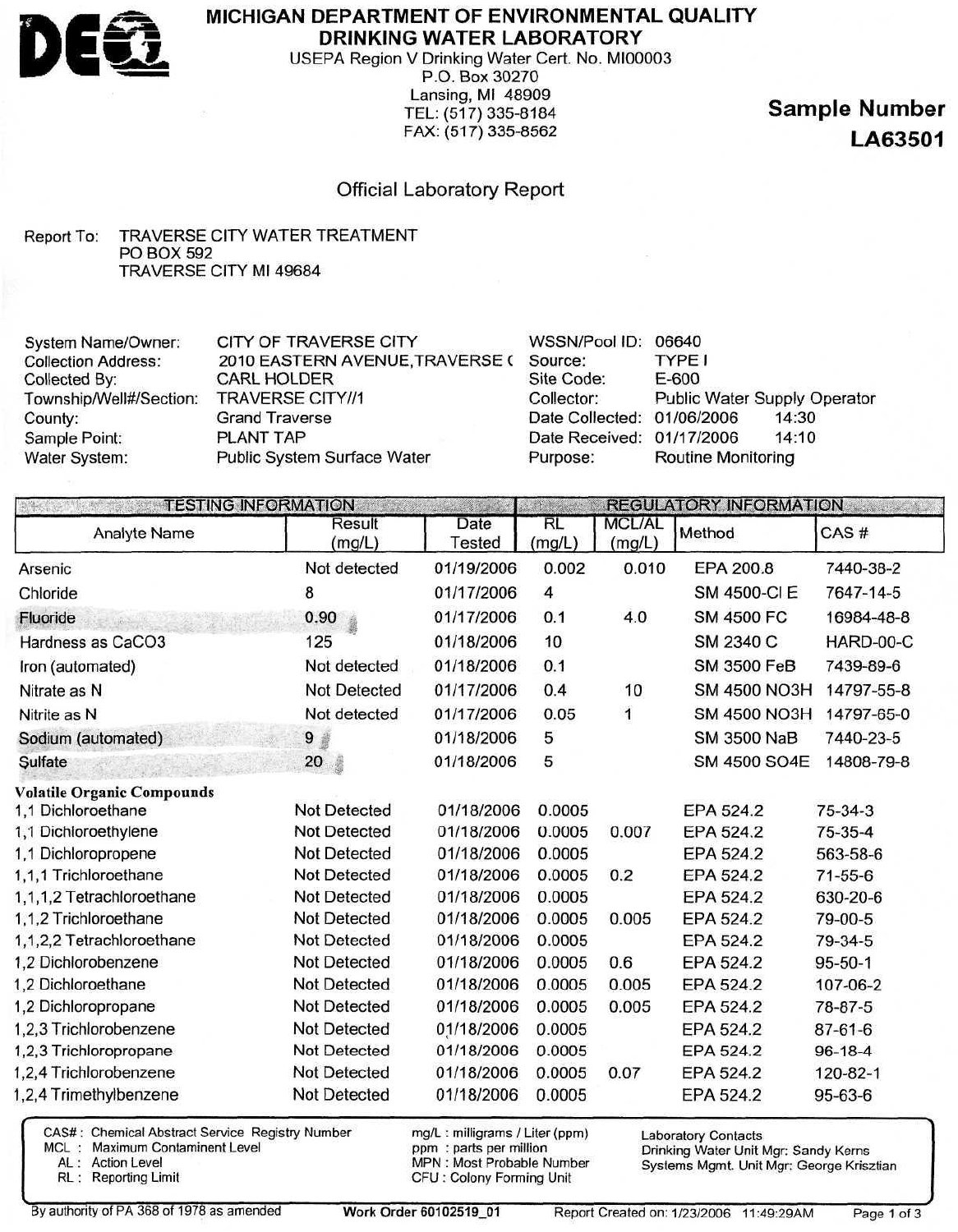

### **MICHIGAN DEPARTMENT OF ENVIRONMENTAL QUALITY DRINKING WATER LABORATORY**

USEPA Region V Drinking Water Cert. No. MI00003 P.O. Box 30270 Lansing, Ml 48909 TEL: (517) 335-8184 FAX: (517) 335-8562

# **Sample Number LA63501**

| <b>TESTING INFORMATION</b><br>Martin Storm and |                     | <b>REGULATORY INFORMATION</b> |           |               |                  |                |
|------------------------------------------------|---------------------|-------------------------------|-----------|---------------|------------------|----------------|
| Analyte Name                                   | Result              | Date                          | <b>RL</b> | <b>MCL/AL</b> | Method           | CAS#           |
|                                                | (mg/L)              | Tested                        | (mg/L)    | (mg/L)        |                  |                |
| <b>Volatile Organic Compounds</b>              |                     |                               |           |               |                  |                |
| 1,3 Dichlorobenzene                            | <b>Not Detected</b> | 01/18/2006                    | 0.0005    |               | EPA 524.2        | 541-73-1       |
| 1,3 Dichloropropane                            | <b>Not Detected</b> | 01/18/2006                    | 0.0005    |               | EPA 524.2        | 142-28-9       |
| 1,3,5 Trimethylbenzene                         | <b>Not Detected</b> | 01/18/2006                    | 0.0005    |               | EPA 524.2        | 108-67-8       |
| 1,4 Dichlorobenzene                            | Not Detected        | 01/18/2006                    | 0.0005    | 0.075         | EPA 524.2        | 106-46-7       |
| 2,2 Dichloropropane                            | Not Detected        | 01/18/2006                    | 0.0005    |               | EPA 524.2        | 594-20-7       |
| Benzene                                        | <b>Not Detected</b> | 01/18/2006                    | 0.0005    | 0.005         | EPA 524.2        | $71-43-2$      |
| Bromobenzene                                   | <b>Not Detected</b> | 01/18/2006                    | 0.0005    |               | <b>EPA 524.2</b> | 108-86-1       |
| Bromochloromethane                             | <b>Not Detected</b> | 01/18/2006                    | 0.0005    |               | EPA 524.2        | 74-97-5        |
| Bromodichloromethane                           | 0.0029              | 01/18/2006                    | 0.0005    | 0.080         | EPA 524.2        | 75-27-4        |
| Bromoform                                      | Not Detected        | 01/18/2006                    | 0.0005    | 0.080         | EPA 524.2        | $75 - 25 - 2$  |
| Bromomethane                                   | <b>Not Detected</b> | 01/18/2006                    | 0.001     |               | EPA 524.2        | 74-83-9        |
| Carbon tetrachloride                           | Not Detected        | 01/18/2006                    | 0.0005    | 0.005         | EPA 524.2        | $56 - 23 - 5$  |
| Chlorobenzene                                  | Not Detected        | 01/18/2006                    | 0.0005    | 0.1           | EPA 524.2        | 108-90-7       |
| Chlorodibromomethane                           | 0.0023              | 01/18/2006                    | 0.0005    | 0.080         | EPA 524.2        | 124-48-1       |
| Chloroethane                                   | <b>Not Detected</b> | 01/18/2006                    | 0.0005    |               | EPA 524.2        | 75-00-3        |
| Chloroform                                     | 0.0024              | 01/18/2006                    | 0.0005    | 0.080         | EPA 524.2        | 67-66-3        |
| Chloromethane                                  | <b>Not Detected</b> | 01/18/2006                    | 0.0005    |               | EPA 524.2        | $74 - 87 - 3$  |
| cis-1,2 Dichloroethylene                       | <b>Not Detected</b> | 01/18/2006                    | 0.0005    | 0.07          | EPA 524.2        | 156-59-2       |
| cis-1,3 Dichloropropene                        | Not Detected        | 01/18/2006                    | 0.0005    |               | EPA 524.2        | 10061-01-5     |
| Dibromomethane                                 | Not Detected        | 01/18/2006                    | 0.0005    |               | EPA 524.2        | 74-95-3        |
| Dichlorodifluoromethane                        | <b>Not Detected</b> | 01/18/2006                    | 0.001     |               | EPA 524.2        | $75 - 71 - 8$  |
| Dichloromethane                                | <b>Not Detected</b> | 01/18/2006                    | 0.0006    | 0.005         | EPA 524.2        | 75-09-2        |
| Ethylbenzene                                   | <b>Not Detected</b> | 01/18/2006                    | 0.0005    | 0.7           | EPA 524.2        | $100 - 41 - 4$ |
| Fluorotrichloromethane                         | Not Detected        | 01/18/2006                    | 0.001     |               | EPA 524.2        | 75-69-4        |
| Hexachlorobutadiene                            | Not Detected        | 01/18/2006                    | 0.0005    |               | EPA 524.2        | 87-68-3        |
| Isopropylbenzene                               | Not Detected        | 01/18/2006                    | 0.0005    |               | EPA 524.2        | 98-82-8        |
| m & p-Xylene                                   | <b>Not Detected</b> | 01/18/2006                    | 0.0005    | 10            | EPA 524.2        | XYLMP-00-C     |
| Methyl ethyl ketone                            | <b>Not Detected</b> | 01/18/2006                    | 0.005     |               | EPA 524.2        | 78-93-3        |
| Methyl isobutyl ketone                         | <b>Not Detected</b> | 01/18/2006                    | 0.005     |               | EPA 524.2        | $108 - 10 - 1$ |
| Methyl-tert-butyl ether (MTBE)                 | Not Detected        | 01/18/2006                    | 0.001     |               | EPA 524.2        | 1634-04-4      |
| Naphthalene                                    | Not Detected        | 01/18/2006                    | 0.0005    |               | EPA 524.2        | $91 - 20 - 3$  |
| n-Butylbenzene                                 | <b>Not Detected</b> | 01/18/2006                    | 0.0005    |               | EPA 524.2        | $104 - 51 - 8$ |
| Nitrobenzene                                   | Not Detected        | 01/18/2006                    | 0.01      |               | EPA 524.2        | 98-95-3        |
| n-Propylbenzene                                | Not Detected        | 01/18/2006                    | 0.0005    |               | EPA 524.2        | 103-65-1       |
| o-Chlorotoluene                                | Not Detected        | 01/18/2006                    | 0.0005    |               | EPA 524.2        | 95-49-8        |
| o-Xylene                                       | Not Detected        | 01/18/2006                    | 0.0005    | 10            | EPA 524.2        | 95-47-6        |
| p-Chlorotoluene                                | Not Detected        | 01/18/2006                    | 0.0005    |               | EPA 524.2        | 106-43-4       |
| p-Isopropyltoluene                             | <b>Not Detected</b> | 01/18/2006                    | 0.0005    |               | EPA 524.2        | 99-87-6        |
| sec-Butylbenzene                               | Not Detected        | 01/18/2006                    | 0.0005    |               | EPA 524.2        | 135-98-8       |
|                                                |                     |                               |           |               |                  |                |

CAS#: Chemical Abstract Service Registry Number mg/L : milligrams / Liter (ppm)

MCL : Maximum Contaminent Level<br>AL : Action Level

CL : Maximum Contaminent Level<br>
AL : Action Level<br>
RL : Reporting Limit<br>
RL : Reporting Limit<br>
MPN : Most Probable Number<br>
CFU : Colony Forming Unit CFU : Colony Forming Unit

Laboratory Contacts Drinking Water Unit Mgr: Sandy Kerns Systems Mgmt. Unit Mgr: George Krisztian